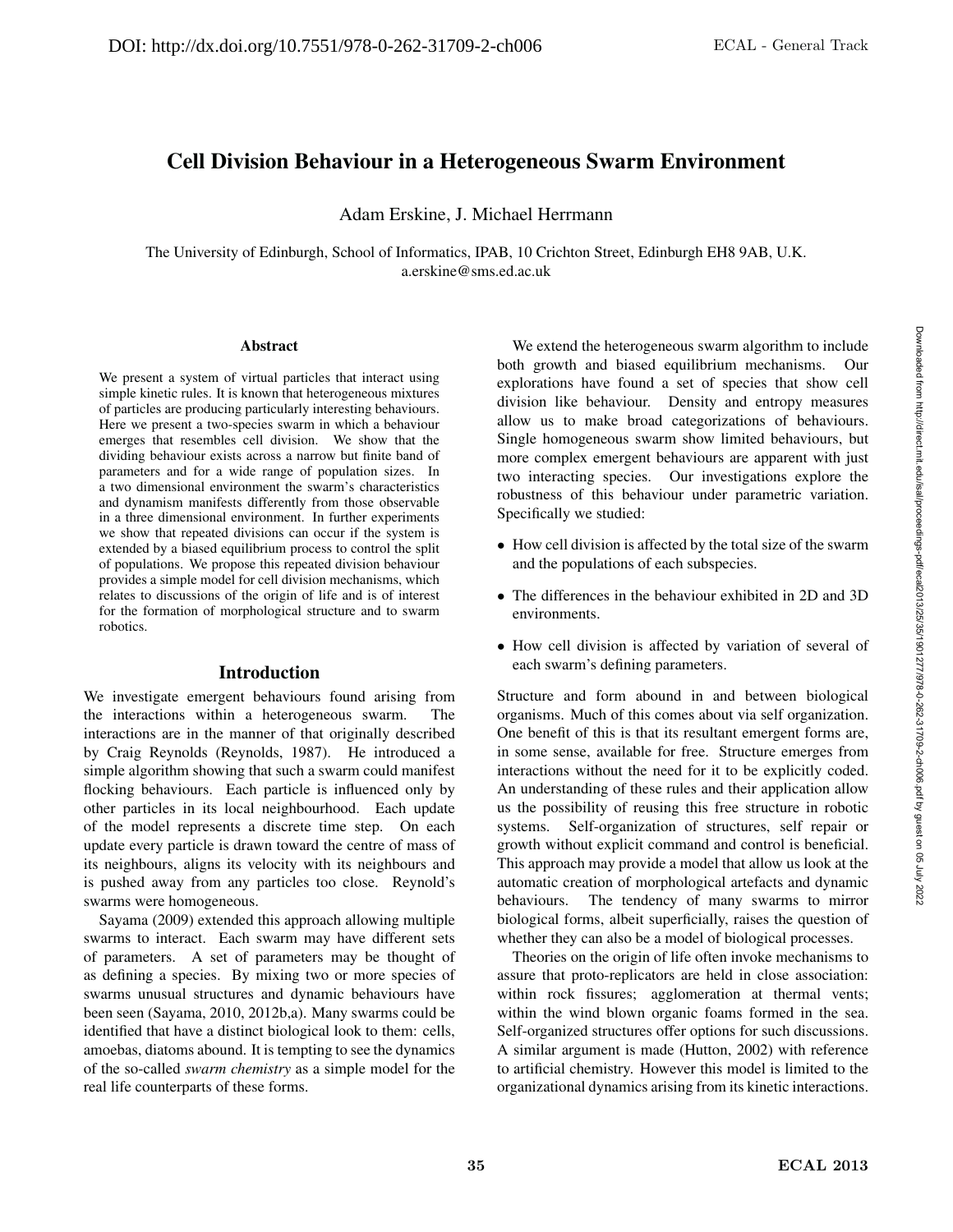Single cell division and the dynamics of small multicellular groups contain the ebb and flow of chemical gradients, protein interactions and gene expressions. Whilst much is known, the precise chemo-mechanical details are still there for investigation. We propose that the dynamics of our cell division swarms may offer a simple model that allows some of these investigations. In order to allow this we require that a robust repeating cell division like mechanism be implemented. Thus we also look at modifications made to enable the observed cell division behaviour to repeat.

#### **Background**

D'arcy Thompson detailed many roles that physical processes might play in the morphological development of creatures and their artefacts (Thompson, 1917). He saw that the forms that soap bubbles took as their surface energies pulled and found equilibria bore resemblances to biological forms. He believed that this was not mere coincidence. It has been shown that this idea is indeed true — at least in part. Honeycomb, its hexagonal packing and shape of end caps, are both found in bubble foams but are not derived from a bubble formation mechanism (Ball, 2011). However the packing of the four cones in the ommatidia of a fly's compound eye may be due a mechanism of simple squeezing together like bubbles. Ball also documents work that notes that the spicule structures of sponges appears to form via a mechanism whereby a bubble array is created and then inorganic compounds are allowed to permeate the interstices of the bubble matrix. The creature is leveraging the free structure from what Ball refers to as a fossilized foam. The processes at all scales of life are complex when compared to the simple mechanisms that our model uses. And yet simple processes may shed light on the forms that life can take. Finite subdivision rules have been used to model cell division previously.

Reynolds' flocking algorithm have been subject to numerous variations, adding in: assumed fear, or leadership roles, or desire to stay close to roost sites etc. It has been shown (Feder, 2007) that in starlings it is the number of neighbours (not radius), that is important, and that the influence of neighbours was spatially anisotropic. Nearest neighbour interactions combined with an energy minimization argument has been used to generate line and vee formation flocks (Klotsman and Tal, 2011). These homogeneous swarm algorithms have been further extended by combining multiple 'species'. We should mention here again the studies of Sayama in particular on the relationship between 2D and 3D species (Sayama, 2012b). An evolutionary approach was adopted to discover interesting heterogeneous swarms (Sayama, 2010, 2012a).

Local interactions in biology have been much studied. Quorum sensing, the switching of behaviours due to local sensing, is seen in a large range of organisms from bacteria to honeybees (Miller and Bassler, 2001; Seeley

et al., 2006). Various insects employ local microrules to drive artefact construction (Camazine et al., 2001). It has been shown (Schmickl and Hamann, 2011; Kengyel et al., 2009; Bodi et al., 2009) that bees, through local interactions, locate areas of a target temperature. Such biological inspirations have informed swarm robotic work. Review documents (Bayindir and Sahin, 2007; Mohan and Ponnambalam, 2009) highlight the extensive range of behaviours that may be implemented from swarm robotic interactions, including: pattern formation; aggregation; chain formation; self-assembly; coordinated movement; hole avoidance; foraging; self-deployment; grasping; pushing; caging.

### Method

The basic heterogeneous swarm algorithm (Sayama, 2012b) gives each particle a set of parameters. Each particle's update of position and velocity is influenced only by its local particles within a specific neighbourhood radius. Each particle has a preferred normal speed, the maximum speed being bounded. Parameters  $c_1$ ,  $c_2$  and  $c_3$  scale the influence of the neighbouring particles. The  $c_1$  parameter is a measure of cohesion, the strength of pull toward the mean neighbour position. The  $c_2$  parameter is a measure of alignment, the strength of pull toward mean neighbour velocity. The  $c_3$ parameter is a measure of avoidance, the strength of push from close neighbours. On each update of the swarm each particle uses neighbouring particles to update its position and velocity.

 $N$  is the set of particles centred on particle *i* and being within particle i's neighbourhood radius. The average position of these is

$$
\langle \mathbf{x} \rangle = \frac{1}{|\mathcal{N}|} \sum_{j \in \mathcal{N}} \mathbf{x}_j.
$$

The average velocity of the particles within the neighbourhood radius of particle  $i$  is

$$
\langle \mathbf{v} \rangle = \frac{1}{|\mathcal{N}|} \sum_{j \in \mathcal{N}} \mathbf{v}_j.
$$

The acceleration of particle  $i$  is given by

$$
\mathbf{a}_{i} = -c_{1} (\mathbf{x}_{i} - \langle \mathbf{x} \rangle) - c_{2} (\mathbf{v}_{i} - \langle \mathbf{v} \rangle) + c_{3} \left( \sum_{j \in N} (\mathbf{x}_{i} - \mathbf{x}_{j}) / |(\mathbf{x}_{i} - \mathbf{x}_{j})|^{2} \right).
$$

The dynamics are further modified by the  $c_4$  parameter which is a probability of ignoring the neighbours' effects. The particle's velocity is updated using the acceleration a*i*.

$$
\mathbf{v}'_i \leftarrow \mathbf{v}_i + \mathbf{a}_i.
$$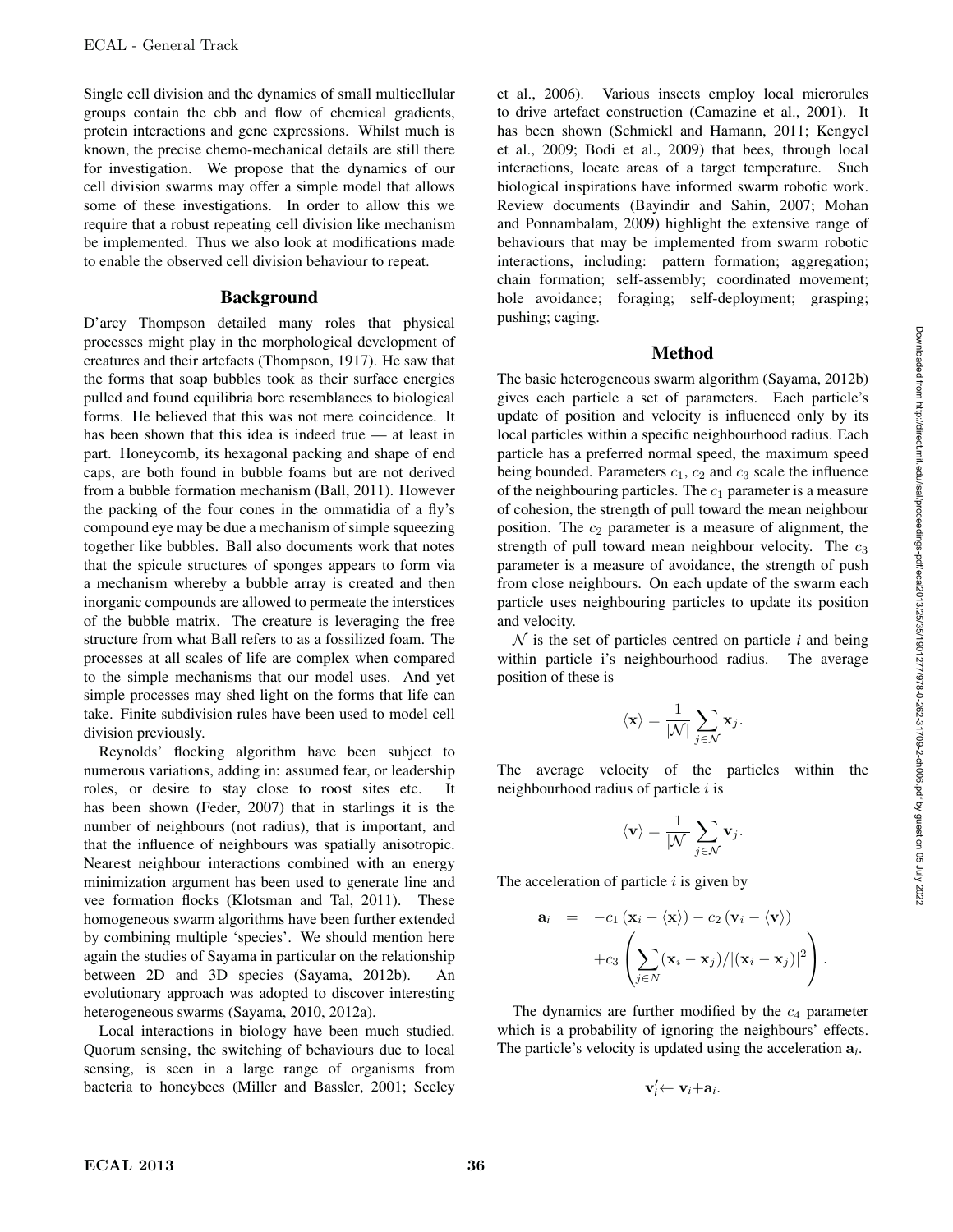The magnitude of a particle's velocity has an upper bound. This is one of the swarm's parameters. Similarly each swarm has a parameter that is the preferred magnitude of the particles velocity. If a particle is not travelling at this preferred velocity,  $v_n$ , then parameter  $c_5$  is then used to nudge the velocity back to its toward its preferred velocity using

$$
\mathbf{v}_i \leftarrow c_5 \left( \mathbf{v}_\mathbf{n} / |\mathbf{v}'_i| . \mathbf{v}'_i \right) + \left( 1 - c_5 \right) \mathbf{v}'_i.
$$

Finally each particle's position is updated using

$$
\mathbf{x}_i \leftarrow \mathbf{x}_i + \mathbf{v}_i.
$$

#### **Quantification**

The eight parameters  $(c_1$  through  $c_5$ , neighbourhood radius, speed and maximum speed) define a large parameter space. To search this space we require automated means to detect behaviours of interest.

In our swarms we can calculate the average density of particles. This density measure differentiates single blobs from both dispersed swarms and multiple blobs: single blobs show a higher density. We note that this may not always be true: a large hollow single blob may be less dense than multiple blobs that are close together. A second measure, a spatial entropy, allowed differentiation between multiple blobs and dispersed swarms. It has been suggested (Bonabeau et al., 1999) that a spatial entropy can be defined as

$$
H = -\sum_{k} P(k) \log P(k),
$$

where  $P(k)$  is the fraction of particles found in patch k. H decreases as clusters form. We used patches that are always cubes of side 0.1 times the maximum extent of the swarm i.e. the minimal cube containing the swarm is split into 1000 patches. Two similar treatments are made in (Batty, 1974) and (Wolfram, 1984).

We also use the Kullback-Leibler divergence from an evenly distributed population as a measure. This is defined by

$$
D_{KL} = \sum_{k} P(k) \log \left( \frac{P(k)}{Q(k)} \right),
$$

where  $P$  is the distribution of the particle positions and Q is the distribution of an evenly dispersed swarm. Note that since Q is evenly distributed, we have simply  $D_{KL}$  =  $\log\left(\frac{1}{Q(x)}\right)$  $\Big) - H$ . For the cell division like behaviour  $D_{KL}$ thus increases when the swarm has divided into separate clumps.



Fig. 1: Typical evolution of cell division in our swarm. Top left shows red particles as a toroid about the yellows. Top right shows the yellow swarm divided in two with a separate red swarm. Bottom left has the reds rejoining the larger yellow blob. Finally bottom right, the process repeating and is shown at a larger scale.

#### **Results**

#### Single species characterization

A homogeneous swarm appears to exhibit behaviours drawn from a fairly limited palette of possible behaviours. We note four behaviours: full dispersal, blob or sphere, multiple blobs, and one we call a point swarm (all particles collapse toward a single point). In full dispersal the particles separate and move apart, there is little or no tendency to aggregate. In a blob the particles form a sphere (or approximate sphere) or shell of a sphere. Multiple blobs are simply a multiple version of the last form. Point swarms are seen for swarm parameters where the avoidance value is at or near zero. This results in all particles collapsing to a single point. This state tends to not show as a sphere or a point. Instead the particles, which all exist in a tiny spatial volume, show as an irregular clump of particles that jump about. Particles have discretised speeds so at each update a particle tends towards the average position of the clump, but the step size is larger than the size of the clump, thus the particles are unable to actually occupy a single point.

We find that the four single species states can be classified by the density and spatial entropy (or Kullback-Leibler divergence). By sweeping through the parameter space of the cohesion and avoidance parameters it was possible to find regions of each of the four swarm types. The spatial entropy and densities were measured for each. A visual check of the final state of the swarm was also made. The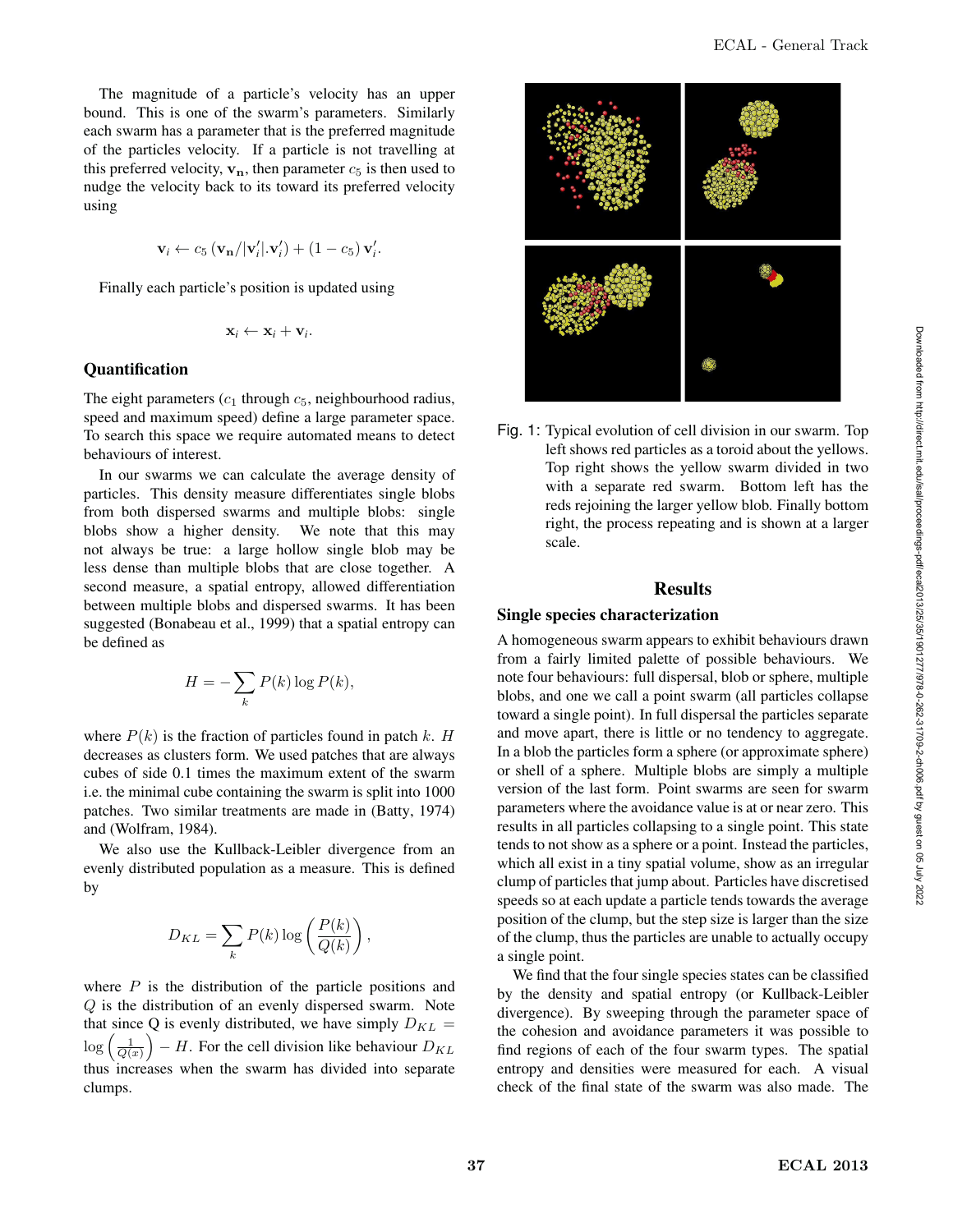

Fig. 2: Density and entropy measurements for a homogeneous swarm as a function of its cohesion  $(c_1)$  and avoidance  $(c_3)$ parameters. The logarithm of each measure is plotted in order to squash the vertical extent of the surface plots as the range of values extends over several decades.

measures were plotted against the parameters to generate the surface plots shown in Fig. 2.

### Cell division behaviour species

We present two species of swarms that individually formed single blobs (multiple blobs if their populations were large enough), but in combination result in a cell division like behaviour. Typical stages of this are shown in Fig. 1. The values for the parameters used in these swarms are shown in Tab. 1.

|  | $ $ spc $ $ rad $ $ spd     | msp   | c <sub>1</sub> | $\overline{c}$ | $c_3$ |                                      |  |
|--|-----------------------------|-------|----------------|----------------|-------|--------------------------------------|--|
|  | $\vert 20.5 \vert 1.94$     | 120.7 |                |                |       | $18.6 \pm 0.05$                      |  |
|  | $300 \mid 15.58 \mid 37.08$ |       |                |                |       | $\mid$ 1   0.05   9.11   0.47   0.61 |  |

Tab. 1: Parameter values for the cell division like behaviour swarms. Headings are:  $spc = swarm$  species, rad  $=$ neighbourhood radius,  $spd = normal speed$ ,  $msp =$ maximum speed,  $c_1$  = cohesion,  $c_2$  = alignment,  $c_3$  $=$  avoidance,  $c_4$  = whim,  $c_5$  = speed control.

When displaying the particles the parameters  $c_1$  through  $c<sub>3</sub>$  are used to define the displayed colour of the particles. Here, species 1 displays as a yellow colour and species 2 as a red colour. Clearly if we alter these parameter values the colours will alter. For descriptive convenience we choose to describe the two swarms as the yellow and the red swarms respectively. Typically the swarm population constructed of around ten yellow particles for every red particle. When this heterogeneous swarm is run the initially mixed species separate. A toroid of red particles forms about the yellows until a split occurs. The separate yellow blobs move apart, with the red particles forming a blob in between. At some

point the reds are drawn into one of the yellow blobs and the process repeats. The repetition only occurs within a single blob of the yellows.

# Comparison with 2D Swarm Chemistry

We explored the differences in 2D and 3D behaviour of our swarms. With no change to the swarm parameters cell division behaviour still occurred. Differences in the 2D version included: the red particles travel to the inside of a yellow circle of particles causing an inside out division to occur; the separated blobs do not travel apart; and the red particles do not get drawn back into one of the yellow blobs.

An outside in division was achieved via modification of both swarms' parameters, Fig. 3. As parameters have been changed, the particles no longer appear as red and yellow but as magenta and cyan respectively. Now the red particles form a ring around the yellow circle and squeeze it until division occurs. Again the separate parts do not travel apart.

It is possible that reintegration of the red particles with one of the yellow blobs would occur if the swarm was left to run. It is also possible that with further parameter modification a recipe may be found that results in the split parts separating.

# Robustness under population dynamics

Yellow versus red populations. We varied the two species' populations to determine the limits on the cell division like behaviour. Each run lasted for 2000 time ticks. The density and entropy measures were captured at the end of each run. For confirmation the final state of the swarm was captured as an image. Yellow populations were varied over a range from 100 to 550 in steps of 50, and red population over the range 10 to 90 in steps of 10. Fig. 4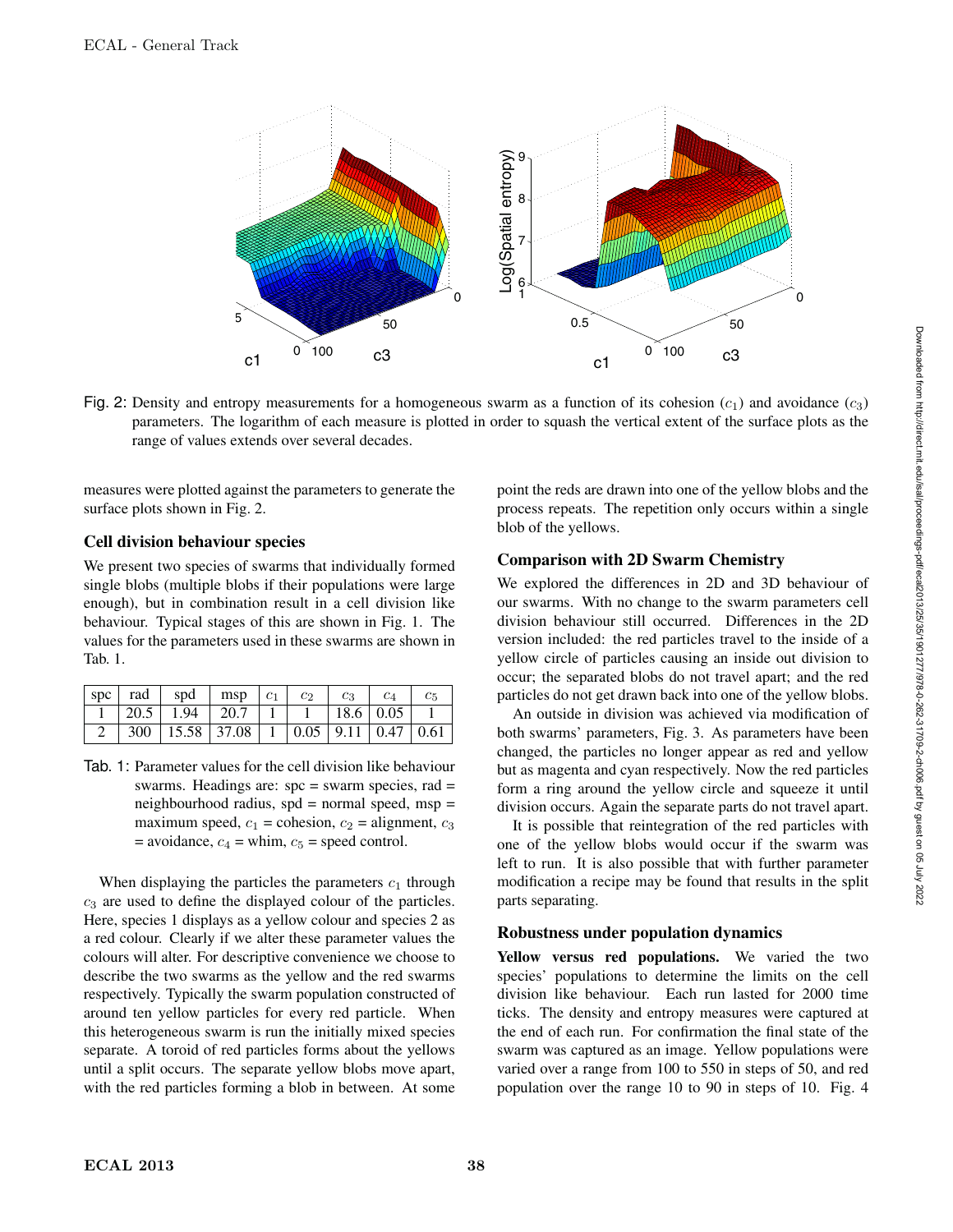

Fig. 4: Density and entropy measurements for a heterogeneous swarm as a function of its yellow and red populations ( $p_1$  and  $p_2$ ). The logarithm of each measure is plotted in order to squash the vertical extent of the surface plots as the range of values extends over several decades.

![](_page_4_Figure_3.jpeg)

Fig. 3: 2D cell division. Upper row shows an 'inside out' division. Lower row shows and 'outside in' division.

shows the density and entropy measures as a surface plot for all combinations of these populations. Cell division is marked by low density (blue on left hand plot) and high entropy (red on right hand plot). We see that the cell division behaviour extends over a wide range of populations. Very low red or high yellow populations tend to never show cell division. The line between division and no division is noisy. We assume this is due to variability in starting position of particles and/or the arbitrary duration of each run. We explore both of these possibilities.

We fixed the red population at 50, and executed 5 runs for yellow populations varying from 300 to 600 in steps of 25. When the yellow population is below 375 division always occurred. For populations above 450 it never occurred. In the range between division may or may not occur. The difference between each run was the randomized initial positions of the particles in the swarms. The KL divergence and the density (averaged over the 5 runs) are summarized in Fig. 5. The density increases and the KL measure drops above a population of 350 coinciding with the onset of swarms that fail to divide. When division never occurs the values level off.

![](_page_4_Figure_8.jpeg)

Fig. 5: Density and Kullback-Leibler divergence measures as function of yellow population after 2000 time ticks. For a fixed population of red particles (50), we vary the population of the the yellow swarm (from 300 to 600).

Effect of lengthening run time. We repeated the previous investigation but allowing the model to run now for 10000 steps. There is still no distinct population boundary between split/no split behaviour. Yellow populations less than 425 always result in division. Those greater than 475 never divide. Populations between these limits may divide. Fig. 6 confirms this observation in that the step up in density occurs at higher yellow populations. Executing the swarm for still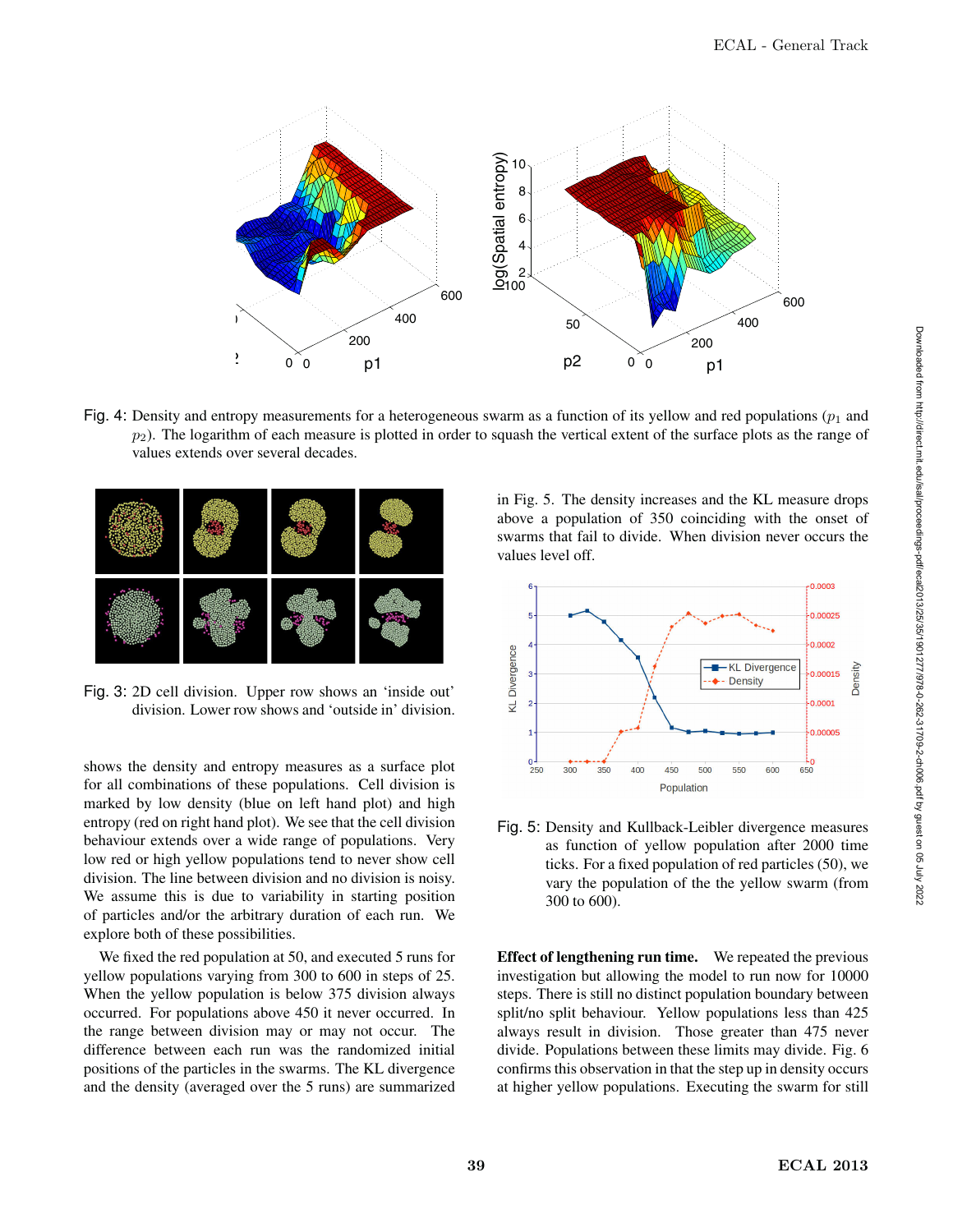![](_page_5_Figure_1.jpeg)

Fig. 6: Density and Kullback-Leibler divergence measures as function of yellow population after 10000 time ticks. For a fixed population of red particles (50), we vary the population of the yellow swarm (from 300 to 600).

longer durations suggested that with relatively small red swarms the whole swarm may be unable to divide. However when the red population was increased (to 180) the swarm which appeared to be stable would occasionally eject a small blob of yellow particles. This suggests that such a swarm may slowly lose yellow particles until the remaining yellow blob is small enough to show the normal division behaviour.

#### Robustness under parameter variation

A full search of the parameter space is currently too onerous. Therefore we choose a simpler approach. We look to vary single parameters whilst keeping all other parameters unchanged. We vary the parameter being studied until the cell division behaviour disappears.

Variation of neighbourhood radius. Using a yellow:red population mix of 300:50 we varied, independently, the neighbourhood radii of each swarm. For cell division behaviour the red species was required to have a neighbourhood radius greater than 125 and for the yellow 'species' it needed to be within the range of about 13 to 25. Samples are shown in Fig. 7. Each swarm was run for 2000 time ticks. Yellow radii above 28 result either in a single cloud or have the red particles held within the yellows.

Variation of avoidance and cohesion parameters. We separately swept through combinations of avoidance and cohesion parameters. First we varied red avoidance between 5 and 40, yellow between 10 and 60. Then we varied the red and yellow cohesion values from 0.2 to 1.0. A number of different behaviours were noted. Several behaviours would not be distinguishable via the use of measurements alone, so each run was watched and categorized. A single run of each permutation was made. All runs lasted 2000 time ticks. Tab. 2 shows the results for avoidance variation and Tab. 3

![](_page_5_Figure_8.jpeg)

(c) Red radius =  $300$ , yellow radii of 10, 20, 30.

shows the results for cohesion variation.

Cell division behaviours exist over narrow ranges of both these parameters. Cell division behaviour of the sort we have been looking at is thus very sensitive to the values of both avoidance or cohesion parameters. As with the other parameter studies whether this is true for other population and parameter mixes is unknown. It appears that for small yellow avoidance values (c<sub>3</sub> $\leq$  40) the red avoidance value needs to be around half that of the yellow value for any division to occur. Given the parameter set of the swarms, it appears that larger yellow cohesion values are needed to stop the yellow swarm from disintegrating. Perhaps above this level (around 0.6) the yellow swarm requires a greater 'pull' from the reds to begin to divide. As with the other parameter studies whether this is true for other population and parameter mixes is unknown.

# Repeated division

The cell division behaviour in the previous sections splits a clump of yellow particles in two. Only one of those clumps will subsequently divide again. This occurs as the red particles tend to only associate with the larger clump of yellow particles. In order for this division behaviour to be seen as a possible model for real world division we needed a mechanism that would allow any yellow clump to potentially divide. In (Sayama, 2012a) each particle is modelled as expressing one parameter set drawn from a group of parameter sets. This formulation allowed a

Fig. 7: Final states of each run. Examples of neighbourhood radius variation.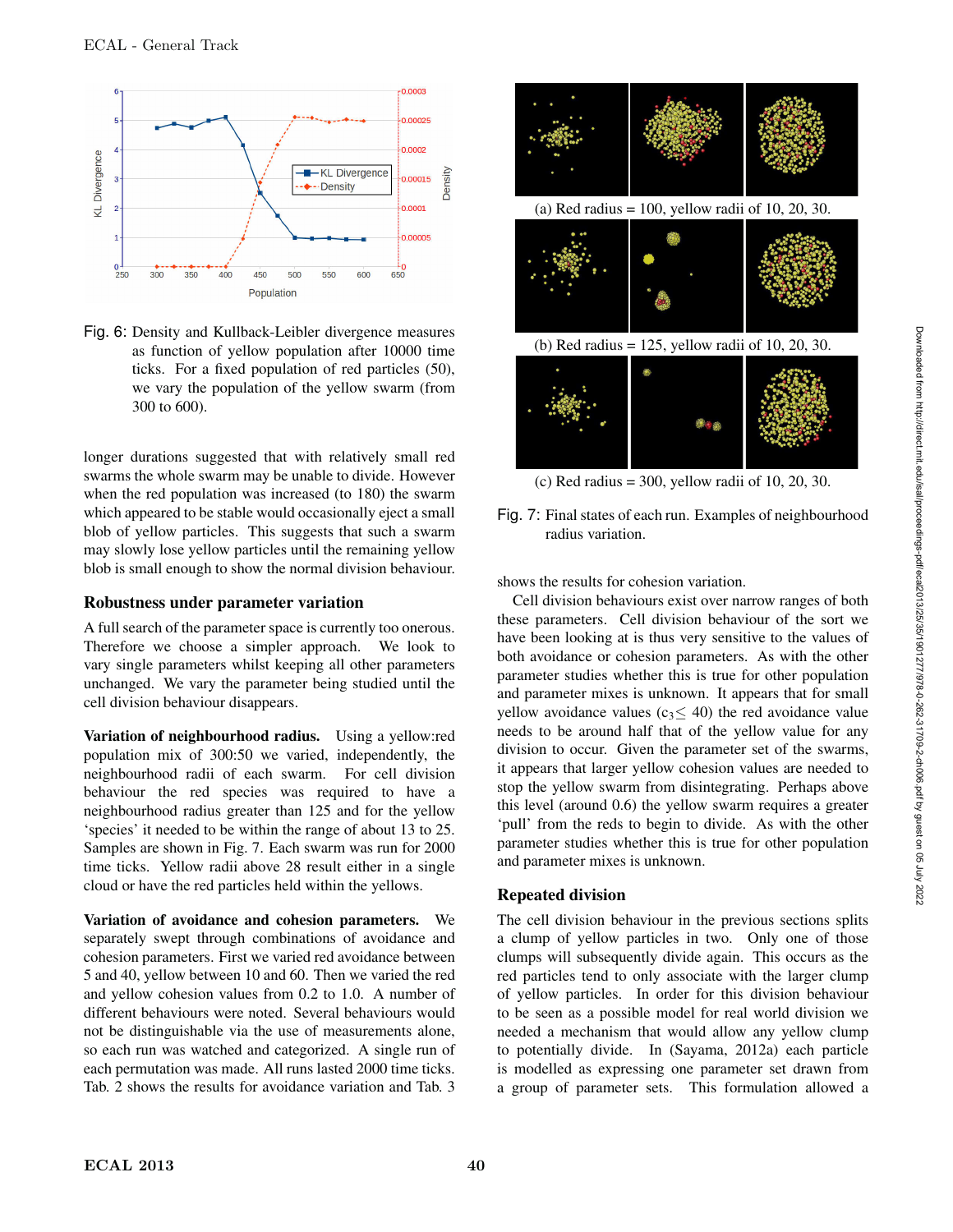| ۱<br>l<br>Ē<br>ł<br>$\overline{\phantom{a}}$<br>í<br>ĺ                                                                    |
|---------------------------------------------------------------------------------------------------------------------------|
| Ě<br>j<br>l,<br>í<br>i<br>ï<br>í<br>l<br>֚֚֚֬<br>ļ<br>ׇ֘֒                                                                 |
| Ì<br>:<br>ׇ֓֕֡<br>l<br>l<br>Ï<br>ì<br>¢<br>I<br>ׅ֧֚֚֚֚֚֚֚֚֚֚֚֚֡֡֡֡֡֡֡֡֡֡֡֡֡֡֬֝֬֞֝֬֞֝֬֞֝֓֞֝֬֞֝֬<br>֧֚֚֚֚֚֚֚֚֚֚֚֚֚֚֚֚֝<br>l |
| ֘֒<br>j<br>֕<br>١                                                                                                         |
| l<br>ׇ֚֘<br>١<br>į<br>$\ddot{\phantom{a}}$<br>ׇ֚֚֚֬<br>l                                                                  |
| i<br>$\ddot{\phantom{a}}$<br>ׇ֚֬֓֡<br>ì<br>I<br>₹<br>١                                                                    |

| Avoidance<br>values | Yellow= | $\mathrel{\sim}$<br>Yellow= | ⌒<br>$\sim$<br>Yellow= | Yellow= | 50<br>Yellow= | č<br>Yellow= |
|---------------------|---------|-----------------------------|------------------------|---------|---------------|--------------|
| $Red=5$             | 3D      | 2D                          | 2D                     | 2D      | 2D            | v            |
| $Red=10$            |         | 3D                          | 2D                     | 2D      | 2D            | 2D           |
| $Red=15$            |         |                             |                        | 3D      | 3D            | 2D           |
| $Red=20$            |         |                             | 0                      | 0       | 3D            | 2D           |
| $Red=30$            |         |                             |                        | 0       | 3D            | Y            |
| $Red=40$            |         |                             |                        | 0       | 3D            | v            |

Tab. 2: Division types as function of avoidance parameter,  $c_3$ , for a selection of the parameter variations tried. Categories are: '0' — No division seen, reds may form toroid round yellows. '3D' — Division seen, behaviour was characteristic of the standard 3D cell division. '2D' — Considered the same as 2D case. Inside out split but clumps are largely static after split. Reds may be drawn in. 'Y' — Yellows disintegrate into small clumps, reds form their own clump.

| Cohesion values | S<br>Yellow: | Yellow | ত<br>Yellow | $\infty$<br>Yellow | Ξ<br>Yellow= |
|-----------------|--------------|--------|-------------|--------------------|--------------|
| $Red=0.2$       | v            |        | v           |                    |              |
| $Red=0.4$       | v            |        | 3D          |                    |              |
| $Red=0.6$       | v            |        |             |                    |              |
| $Red=0.8$       | v            |        | 3D          |                    |              |
| $Red=1.0$       |              | 2D     | 2D          | 3D                 | 3D           |

Tab. 3: Division types as function of cohesion parameter,  $c_1$ . Categories are as per Tab. 2.

natural extension to evolutionary techniques to be applied. We choose a similar approach. Each particle expresses itself either as a red or a yellow particle. There is a small probability that any particle may change the behaviour it expresses. This is modelled as a biased equilibrium processes. Each yellow, on being chosen to pick a behaviour, will select changing to red with a 0.1 probability. Each red will select changing to yellow with a 0.9 probability. This ensures a rough 90:10 percent mix in the population, but allows any clump of yellow particles to develop a red population. This mechanism only works as a divided cell tends to move apart. If the parts remain close, either by artificial confinement or as would be the case in the 2D version, then any new reds in one clump tend to be immediately sucked into the clump with the larger red population.

This mechanism alone provides for each clump to continue to divide over time. However, as clumps do not

![](_page_6_Figure_8.jpeg)

Fig. 8: Repeated division. Top left shows first division. Top right shows the second division. Bottom Left shows multiple blobs with red particles from the bias equilibrium process. Bottom right shows multiple divisions occurring.

tend to recombine the ultimate future for this approach is a dispersed swarm. We added a growth mechanism to allow clumps to increase in size. New particles would be created close to randomly chosen existing particles. This can be viewed as new particles being recruited from the environment. Fig. 8 shows some examples from a swarm that implements both the biased equilibrium and growth mechanisms. The swarm still tends to appear somewhat dispersed, however, there are still many clumps that continue to divide.

#### **Discussion**

We presented a heterogeneous swarm that exhibits cell division like behaviour. Prior to dividing, the red particles form a toroid — but only because the yellows support it. There are configurations where this appears a long lived phenomenon. Division occurs for a wide range of swarm sizes, but there appears to be a size above which the yellow swarm tends to stability. We found some evidence that such a swarm may gradually lose yellow particles suggesting that cell division may reappear if the swarm runs for long enough. Balancing the growth and biased equilibrium can be hard and the population will tend to fragment. It would be appealing to improve the linkage between these mechanisms so that division would become more regularly periodic.

We observed differences in the emergent behaviour depending whether the swarm ran in a 2D or 3D environment. If the parameter values used in a 3D environment were used, unchanged, in a 2D environment